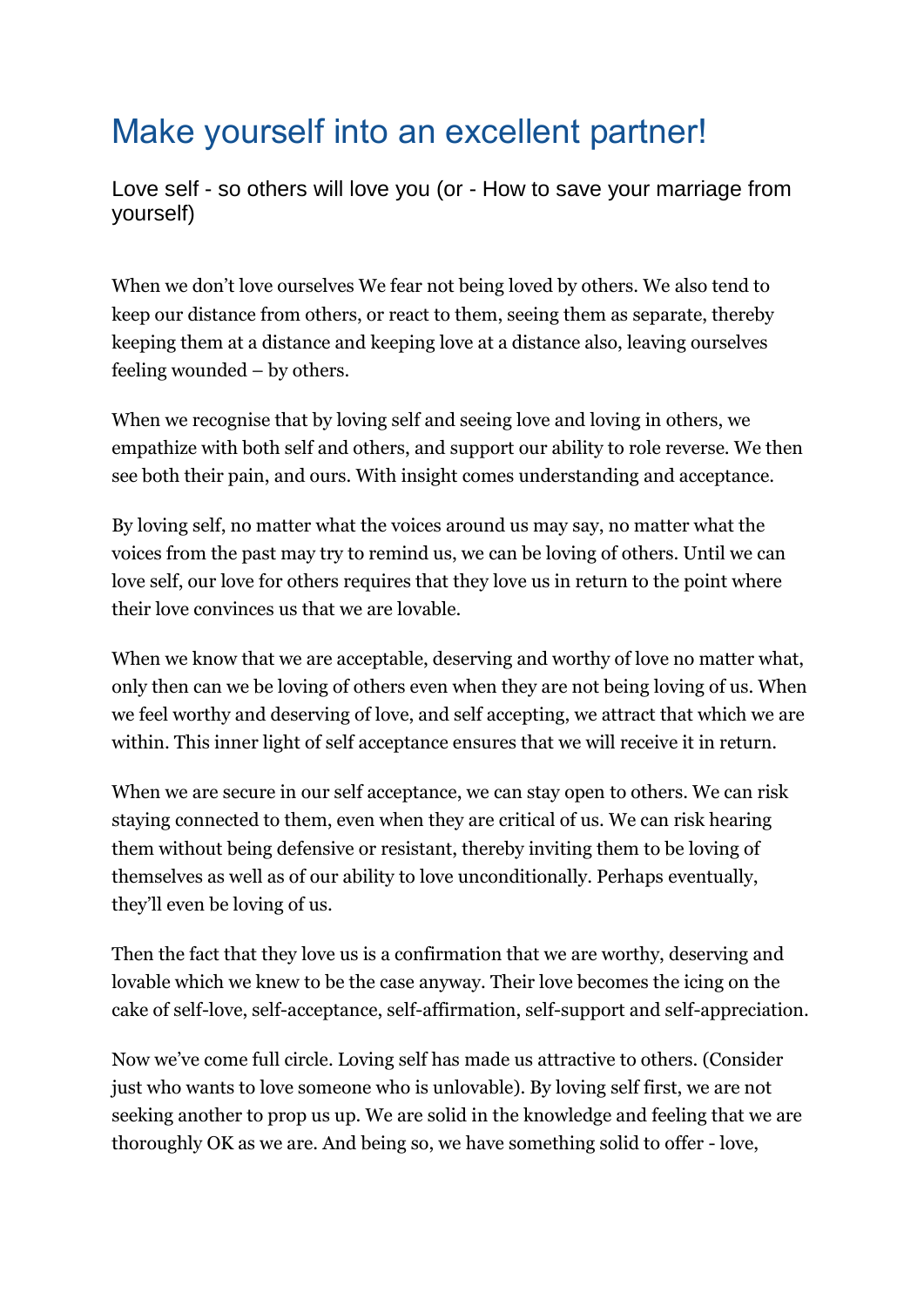acceptance, affirmation, support and appreciation of another, because we can be to them what we are being to ourselves - loving, and lovable.

Now our relationship takes on a different dimension. Instead of being needy, we are prepared to meet our own needs. Instead of being blaming, we are prepared to look at ourselves. Instead of asking 'Why don't you...', we ask "Why don't I ...'. Instead of finding fault in self or other, we recognise that there's work to be done, Work that involves a caring approach to my own emotional distress.

Now we can take care of our own needs. Now we can ask our partner to help us meet our own needs. We also recognise that we can help our partner recognise, own and meet their own needs also.

We are now in a place of being compassionate towards self, and also compassionate towards our partner. Instead of wronging, we will want to support their wounded needy child part. Instead of being superior, we will want to help them heal old unmet needs, just as we do our own. Now we are being loving, caring, supportive and understanding of everybody in this relationship.

## **Well functioning partners create well functioning relationships**

We each bring to our relationships our past baggage. For most, this baggage is an invisible entity standing in the centre of the relationship – a little like the elephant in the room that is never spoken about. When a relationship struggles, the past is usually a key unseen element. To improve your relationship, consider how you can improve as a person, and then bring this as an offering to your partner. (For a detailed discussion of these factors, read Jeff's book **The 12 Choices of Winners**on a website that provides reviews and other details.  $V$ isitht $\frac{d}{dx}$ 

## **Pointers to a happy relationship**

1. **Whenever you react, know that this probably says more about you than anyone else**. Start by accepting that this might be so, and examine what in your past might be coming into the present. What unhelpful selfbeliefs are being triggered by your relationship? What old reactive patterns are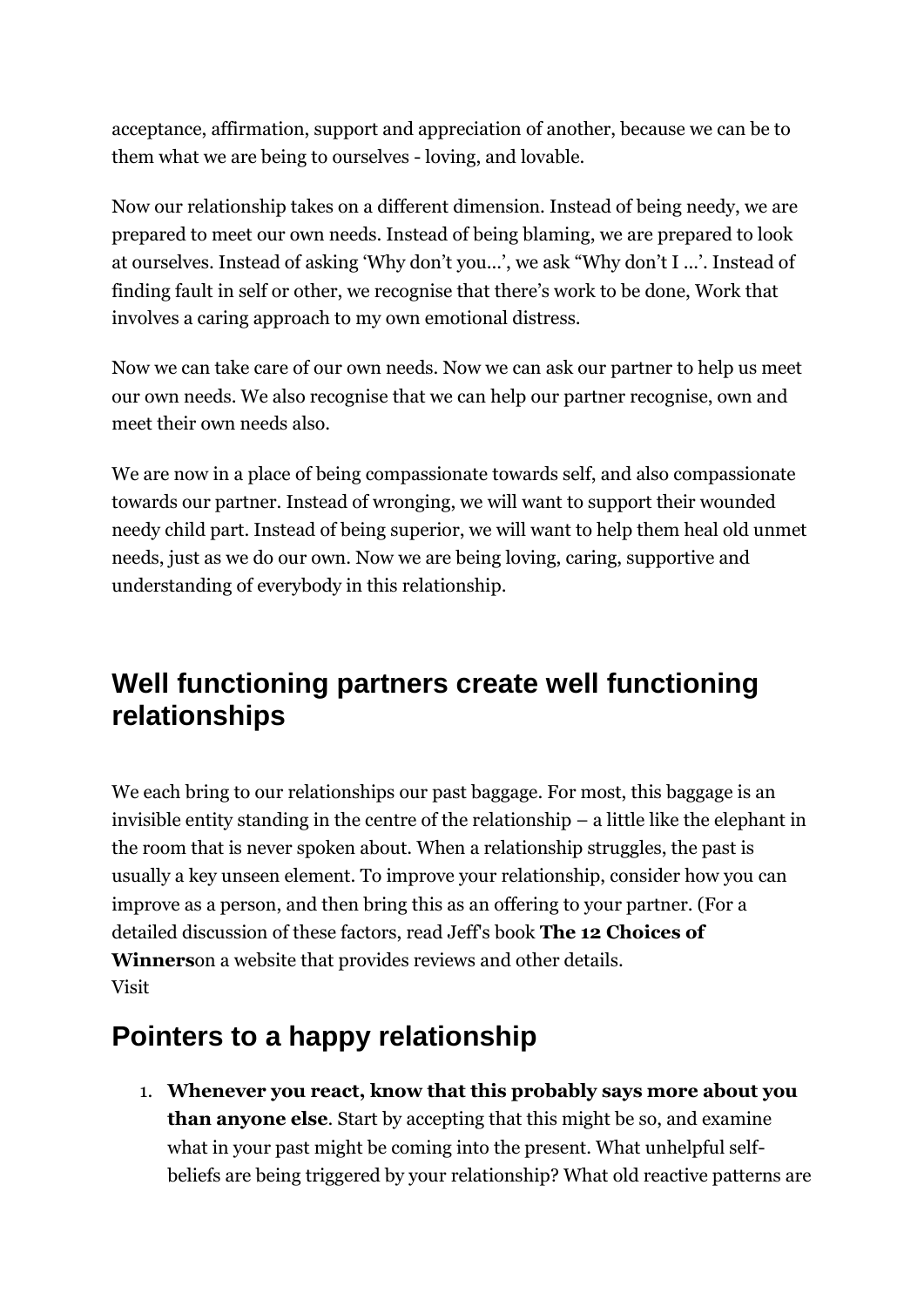familiar? What behaviours of yours, certainly don't seem to work well for your partner?

- 2. **Notice your style of coping whenever there's conflict**. Do you harangue and follow your partner around the house? Do you withdraw and try to avoid the conflict? Do you close down emotionally, and avoid speaking? Do you erupt into an angry outburst, or even a violent one (verbally, emotionally or physically)? None of these very common patterns are supportive of a relationship, and must be explored and understood before new strategies are developed to cope with stressful encounters.
- 3. **Notice the familiar dynamics that arise repeatedly during conflict**. Most arguments arise because of mismatches in either needs, values or personality preferences. Any mismatch can be worked through, but only if you learn of your unmet needs, core values, and personality tendencies and preferences in other people.
- 4. **Recognize that relationship offers you a perfect opportunity to enjoy someone who is different.** However, if you find yourself disagreeing with the person who was once enjoyable because they were different, then basically you are trying to get them to convert to being a clone of you. Notice the absurdity of this situation, and be committed to accepting others just as they are, and working around or through the irritating differences.
- 5. **Notice if you have some personality tendencies that would not be helpful in a relationship.** Do you lie, manipulate, coerce, cheat, argue, criticize, withdraw, stonewall, put down, undermine, talk too much, talk too little, gossip, rarely listen, not bother to connect, act as a loner, are needy/demanding, controlling, self-absorbed, avoidant, or paranoid? **Any** of these will need to be dealt with if your relationship with another is to stand any chance of success.
- 6. **Train yourself to be the ideal partner.** Ideal partners are engaging, communicative, good listeners, can talk about their feelings, can express their feelings, know well their own idiosyncrasies, take responsibility for and act to address these, accept and appreciate the idiosyncrasies of others, are supportive and seek to help their partner meet needs, caring, tolerant of difference, have a sense of humour, support their partner through the tough